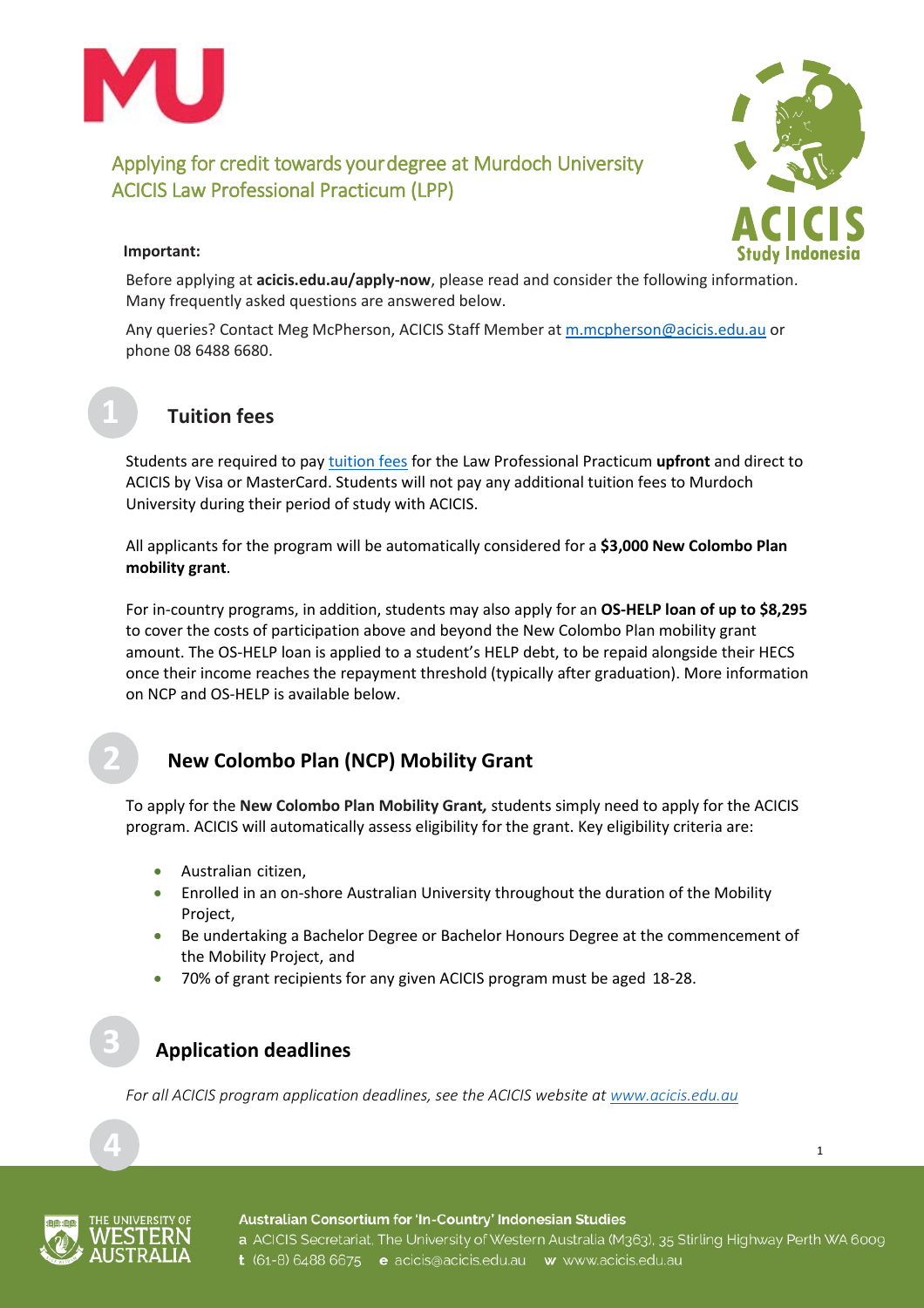



 $\overline{2}$ 

### **Application process**

**Step 1:** Make sure that you are eligible to participate in the LPP:

- **1.** Ensure that you have at least **three** (**3) points of Law Specified Electives** remaining in your study plan. Contact your Academic Chair if you are unsure.
- **2.** Murdoch Law students who have previously completed a Murdoch Law School approved internship (one awarding academic credit) are also permitted to undertake the LPP for academic credit, provided that the program provides a sufficiently different learning experience to their previous internship. In such a circumstance, the student needs to gain approval from the Murdoch Law School's Internship coordinator prior to applying for the LPP. Priority will, however, be given to students yet to complete an internship.
- **3.** Contact **Dr Joseph Indaimo**, Internships Coordinator, to confirm you have received confirmation from your Academic Chair that you have space in your degree and that you intend to apply for this program.

**Step 2:** Submit your application to ACICIS Study Indonesia:

- **1.** Commence your application on the ACICIS Study Indonesia website [here.](http://www.acicis.edu.au/apply-now/)
- **2.** Student eligibility to receive a New Colombo Plan grant will be considered as part of the application process. There is no separate application form for the New Colombo Plan mobility grant.

**Tip:** Don't leave your application until the last minute, as you will be required to gather documents and obtain approvals!

**Step 3:** Ensure that you are correctly enrolled at Murdoch University for the Summer study period:

- **1.** Once your ACICIS application has been accepted, you are required to cross-institutionally enrol for the relevant study period (Summer) at Atma Jaya Catholic University, Jakarta, host institution for the LPP.
- **2.** To cross institutionally enrol, download a Murdoch [cross-institutional](http://our.murdoch.edu.au/Student-life/_document/Enrolments-and-fees/ENF008_Cross_Institutional_Enrolment_Request.pdf) enrolment form, and submit this to the Student Centre with a copy of the LPP Course Outline, available to download from the [program webpage.](http://www.acicis.edu.au/programs/practicum/law-professional-practicum-lpp/) Key details for the cross institutional enrolment form are:
	- **Host University:** Atma Jaya Catholic University, Jakarta
	- **Murdoch Teaching Period:** Summer
		- **Host University Unit Details:**
			- **i. Unit Code:** N/A
				- ii. **Unit Title:** ACICIS Law Professional Practicum

Australian Consortium for 'In-Country' Indonesian Studies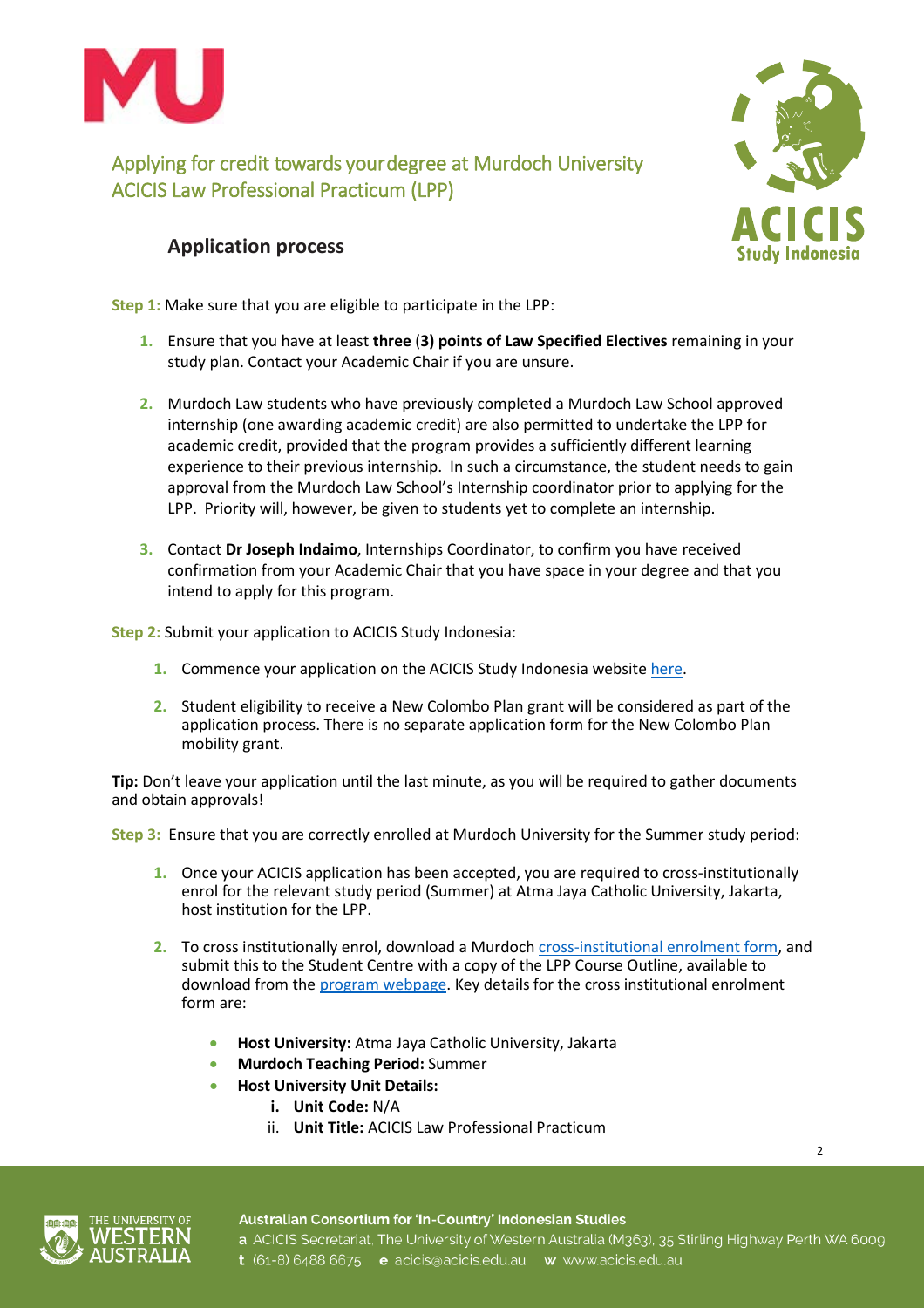

- **iii. Credit Points:** 3
- **iv. Internal or External:** Internal
- **Murdoch Equivalent Details:**
	- **i. Unit Type:** Specified Elective
	- **ii. Unit Code:** LLB301



3

As you are receiving 3 points Specified Elective credit for the program, your cross institutional enrolment form must be signed by Dr Joseph Indaimo, the LLB301 Unit Coordinator: [J.Indaimo@murdoch.edu.au.](mailto:J.Indaimo@murdoch.edu.au) After this form is signed by Dr Indaimo, a scanned copy should be submitted to the Student Centre by emailing [S.Processing@murdoch.edu.au](mailto:S.Processing@murdoch.edu.au) prior to the conclusion of Semester Two.

**Note:** your Murdoch University enrolment for the Summer teaching period will show as an OTH coded unit, not a LAW/LLB coded unit. Provided that you have completed the above process correctly, the OTH unit will count as a three point Law Specified Elective.

**Tip:** to avoid inconvenience, submit your cross institutional enrolment form immediately following your acceptance onto the LPP. NCP grants and OS-HELP may not be paid until you complete this process.

**Step 4:** Apply for an OS-HELP loan (optional) *(in-country programs only)*

- **1.** Students may apply to borrow up to \$8,295 on their HELP debt to cover the costs of participation above and beyond the New Colombo Plan mobility grant amount.
- **2.** Students must meet a number of eligibility criteria to apply for the OS-HELP loan. These include:
	- Students must have completed 24 points of Murdoch units prior to the commencement of the LPP.
	- Students must have at least 3 points of Murdoch University units remaining to complete following the conclusion of the LPP.
	- Students need a GPA (Grade Point Average) of 2.0, which is a credit average. Students with a lower GPA may still be considered, based on the support of their Academic Chair
- **3.** To apply for an OS-HELP loan, pick up an application package from the Student Centre or email **StudyAbroad@murdoch.edu.au** to request that a package be mailed to you. OS-HELP application forms are only available in hard copy.
- **4.** Communication about the OS-HELP loan will be with the Fees and Enrolments Team through My Murdoch, by asking a question.

**Step 5:** Travel Insurance *(in-country programs only)*

**1.** Murdoch University provides complimentary travel insurance to students studying abroad,